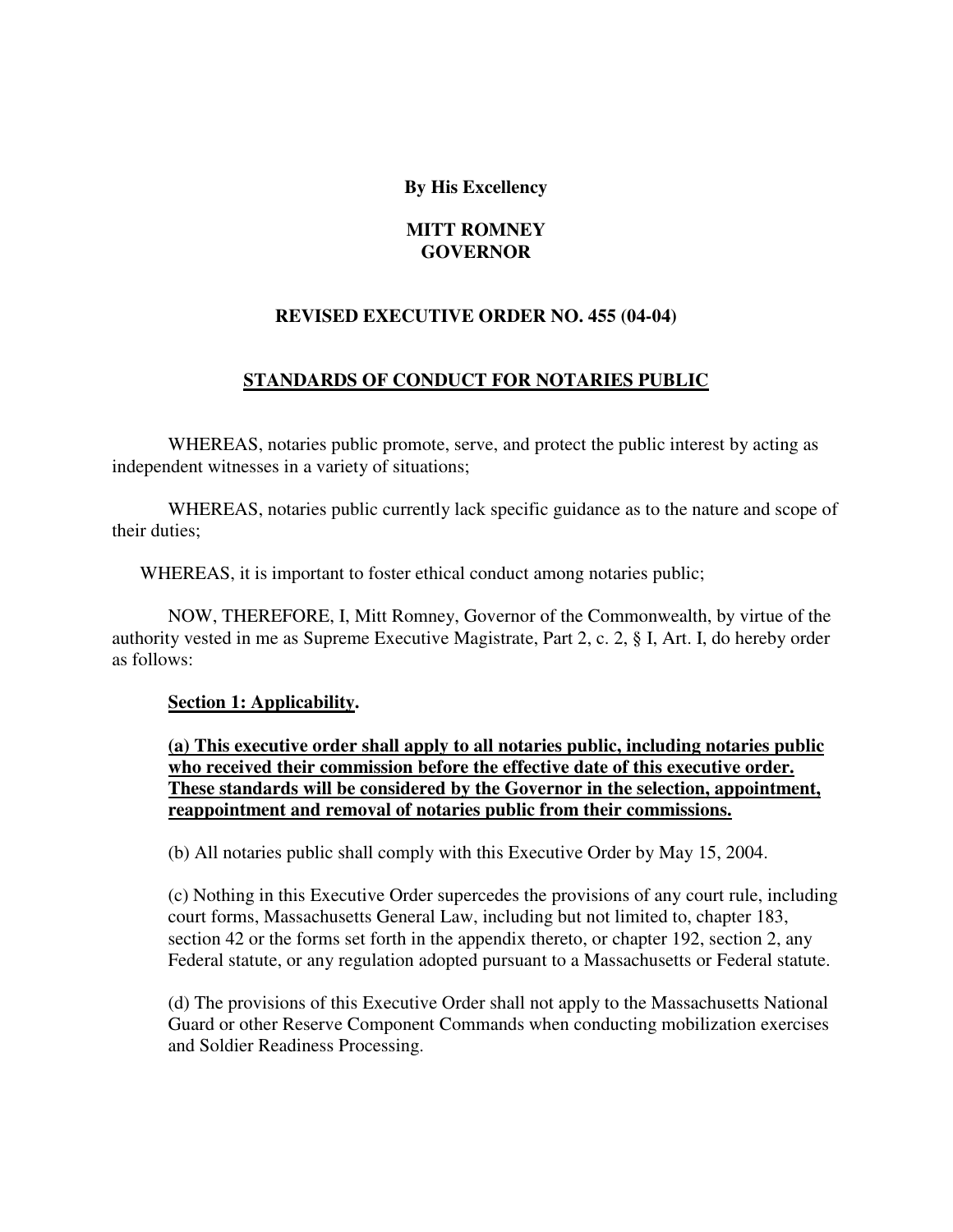#### **Section 2: Definitions**.

As used in this executive order and set forth in bold for ease of reference, the following words shall have the following meanings:

"**Acknowledgment**" shall mean a notarial act in which an individual, at a single time and place:

(a) appears in person before the notary public and presents a document;

(b) is identified by the notary public through satisfactory evidence of identity; and

(c) indicates to the notary public that the signature on the document was voluntarily affixed by the individual for the purposes stated within the document and, if applicable, that the individual had authority to sign in a particular representative capacity.

"**Affirmation**" shall mean a notarial act, or part thereof, that is legally equivalent to an oath in which an individual, at a single time and place:

(a) appears in person before the notary public;

(b) is identified by the notary public through satisfactory evidence of identity; and

(c) makes a vow of truthfulness or fidelity under the pains and penalties of perjury without invoking a deity.

"**Copy certification**" shall mean a notarial act in which a notary public:

(a) is presented with a document;

(b) copies or supervises the copying of the document using a photographic or electronic copying process;

(c) compares the document to the copy; and

(d) determines that the copy is accurate and complete.

**"Credible witness"** means an honest, reliable, and impartial person who personally knows an individual appearing before a notary and takes an oath or affirmation from the notary to vouch for that individual's identity.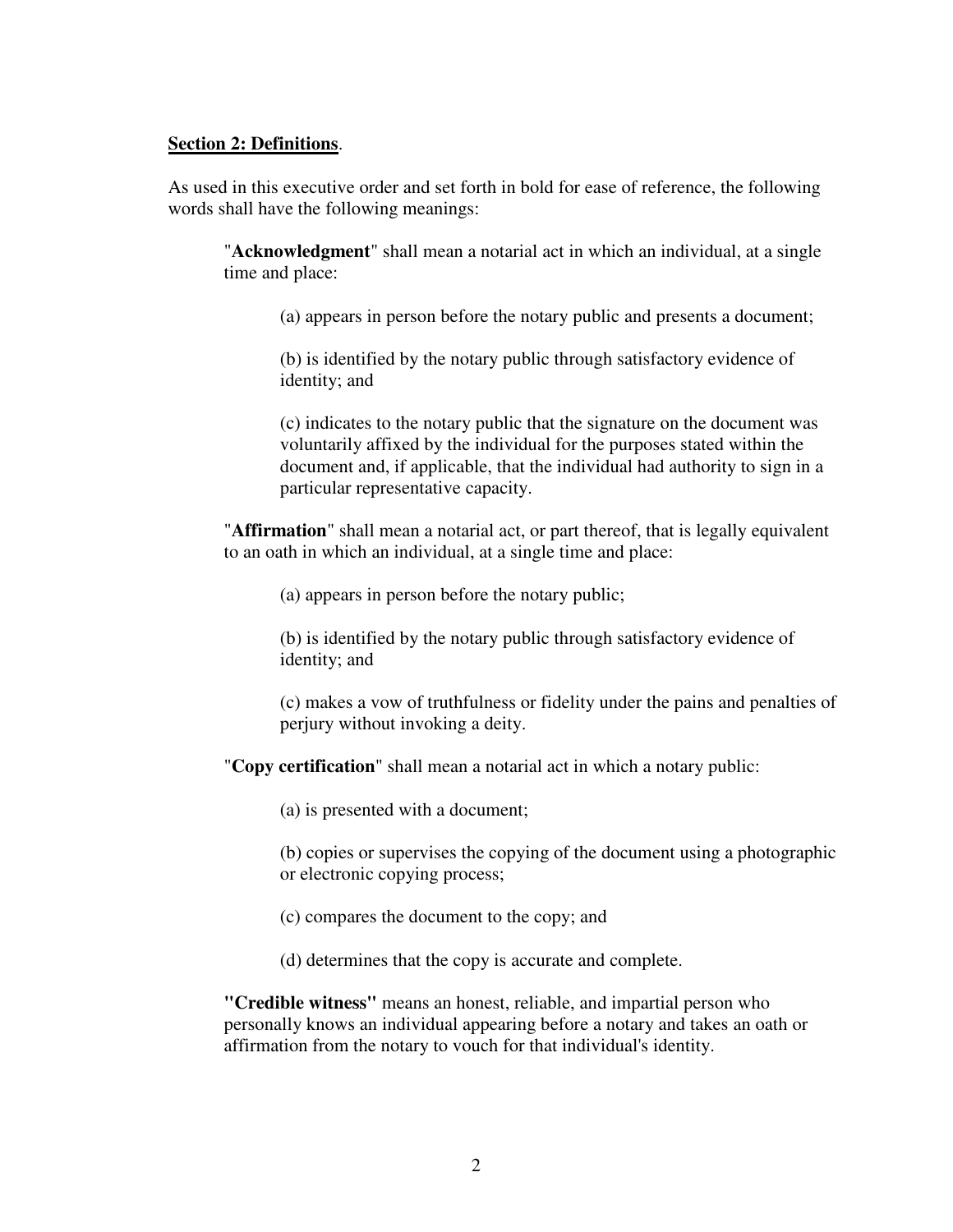"**Journal of notarial acts**" or "**journal**" shall mean a permanently bound book that creates and preserves a chronological record of notarizations performed by a notary public.

"**Jurat**" means a notarial act in which an individual, at a single time and place:

(a) appears in person before the notary public and presents a document;

(b) is identified by the notary public through satisfactory evidence of identity;

(c) signs the document in the presence of the notary public; and

(d) takes an oath or affirmation before the notary vouching for the truthfulness or accuracy of the signed document.

"**Notarial act**" and "**notarization**" shall mean any act that a notary public is empowered to perform under this executive order.

"**Notary public**" or "**notary**" shall mean any person commissioned to perform official acts pursuant to Article IV of the Articles of Amendment of the Massachusetts Constitution.

"**Oath**" shall mean a notarial act, or part thereof, which is legally equivalent to an affirmation, and in which an individual, at a single time and place:

(a) appears in person before the notary;

(b) is identified by the notary through satisfactory evidence of identity; and

(c) makes a vow of truthfulness or fidelity under the pains and penalties of perjury by invoking a deity.

"**Official misconduct**" shall mean:

(a) a notary's performance of any act prohibited, or failure to perform any act mandated, by this executive order, or by any other law, in connection with a notarial act; or

(b) a notary's performance of an official act in a manner found to be grossly negligent or against the public interest.

"**Personal knowledge of identity**" shall mean familiarity with an individual resulting from interactions with that individual over a period of time sufficient to ensure beyond doubt that the individual has the identity claimed.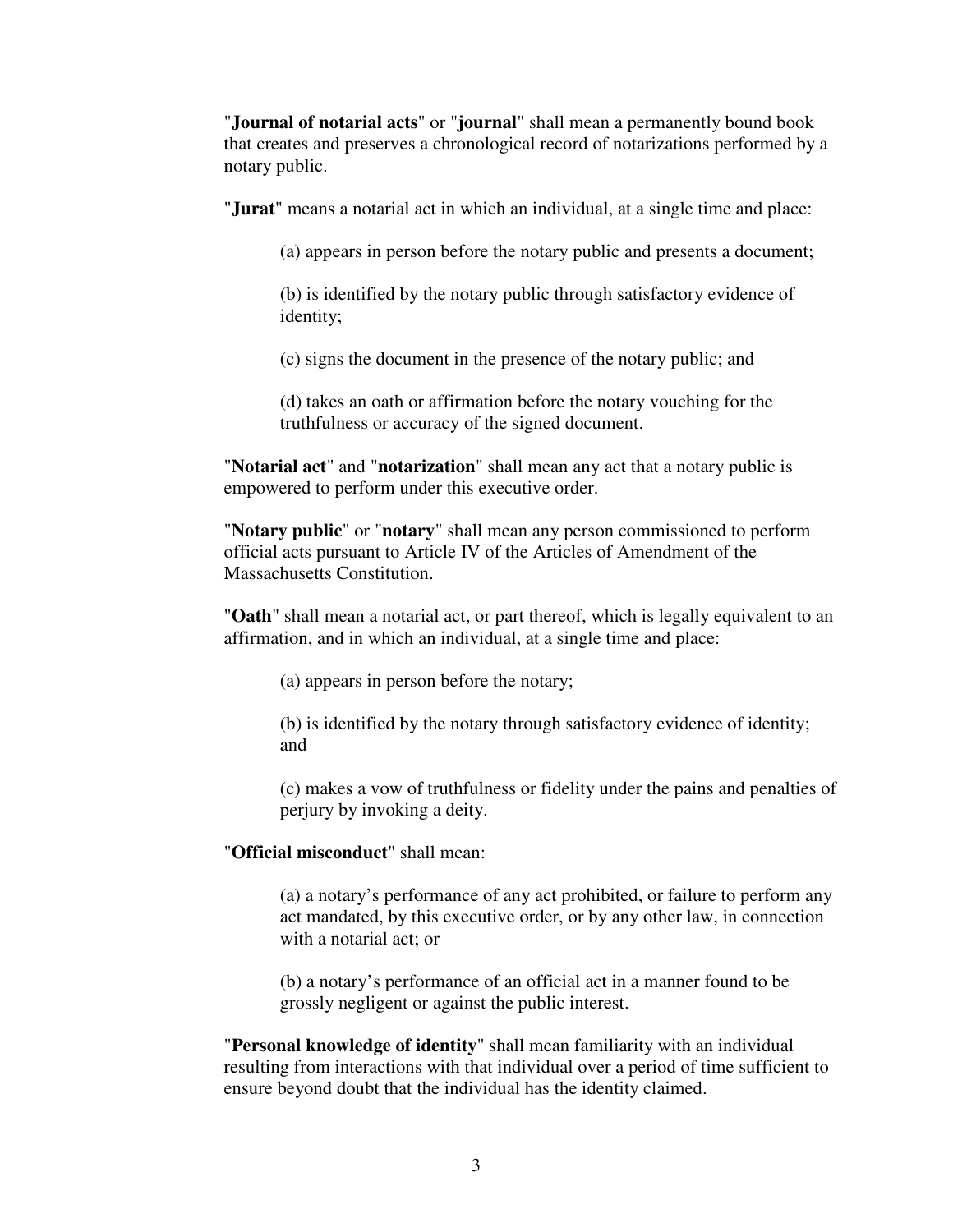"**Principal**" shall mean a person whose signature is notarized, or a person taking an oath or affirmation from the notary.

"**Regular place of work or business**" shall mean a place where one spends most of one's working or business hours.

"**Satisfactory evidence of identity**" shall mean identification of an individual based on at least one current document issued by a Federal or State government agency bearing the photographic image of the individual's face and signature; or on the oath or affirmation of a credible witness unaffected by the document or transaction who is personally known to the notary and who personally knows the individual; or identification of an individual based on the notary public's personal knowledge of the identity of the principal. For a person who is not a United States citizen, "satisfactory evidence of identity" shall mean identification of an individual based on a valid passport, or another government-issued document evidencing the individual's nationality or residence, that bears a photographic image of the individual's face and signature. For a person who is a Vermont or New Jersey resident, until January 1, 2008, "satisfactory evidence of identity" may include identification of an individual based on a valid driver's license that does not contain a photograph that is presented along with other documentary proof of identity that ensures beyond question that the person has the identity claimed.

"**Signature witnessing**" shall mean a notarial act in which an individual, at a single time and place:

(a) appears in person before the notary public and presents a document;

(b) is identified by the notary public through satisfactory evidence of identity; and

(c) signs the document in the presence of the notary public.

#### **Section 3: Qualifications of Applicants.**

(a) A person qualified for a notary public commission shall:

(1) be at least 18 years of age; and

- (2) reside legally or conduct business on a regular basis within in Massachusetts.
- (b) In the Governor's discretion, an application may be denied based on: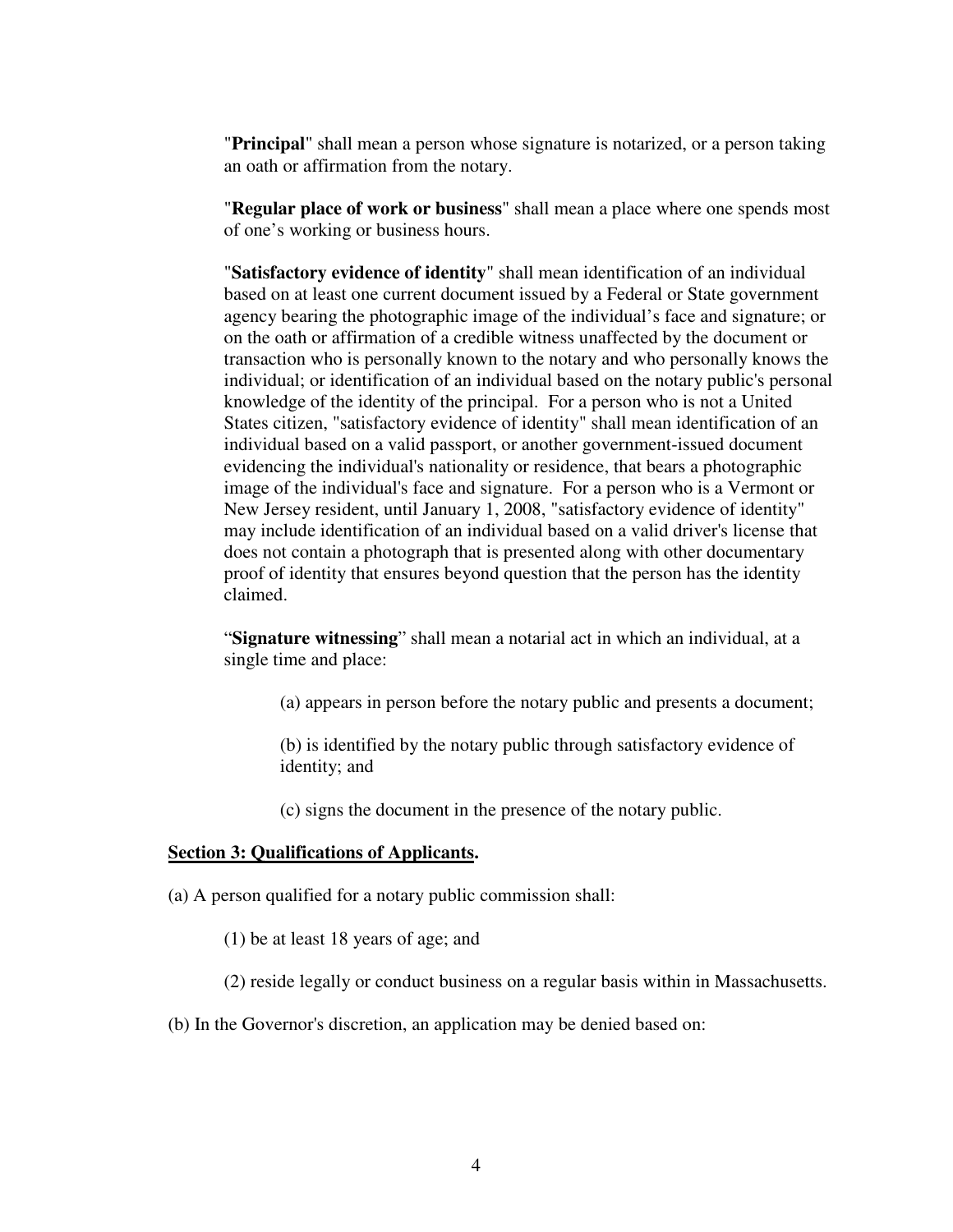(1) submission of an official application containing a material misstatement or omission of fact;

(2) the applicant's felony conviction or misdemeanor conviction that resulted in a prison sentence;

(3) the applicant's conviction of a misdemeanor with probation or a fine, or conviction for drunk driving;

(4) the applicant's admission of facts sufficient to warrant a finding of guilt of any crime;

(5) a finding or admission of liability against the applicant in a civil lawsuit based on the applicant's deceit;

(6) revocation, suspension, restriction, or denial of a notarial commission or professional license by this or any other state; or

(7) any other reasons that, within the Governor's discretion, would make the applicant unsuitable to hold the commission as a notary public.

# **Section 4: Duration of Commission.**

As set forth in Article IV of the Articles of Amendment to the Constitution of the Commonwealth, a person commissioned as a notary public may perform notarial acts in any part of the commonwealth for a term of seven years, unless the commission is earlier revoked or the notary resigns.

# **Section 5: Scope and Description of Duties.**

(a) A notary public may perform the following notarial acts:

- (1) **acknowledgments**;
- (2) **oaths** and **affirmations**;
- (3) **jurats**;
- (4) **signature witnessings**;
- (5) **copy certifications**;

(6) issuance of summonses for witnesses as set forth in section 1 of chapter 233;

(7) issuance of subpoenas; and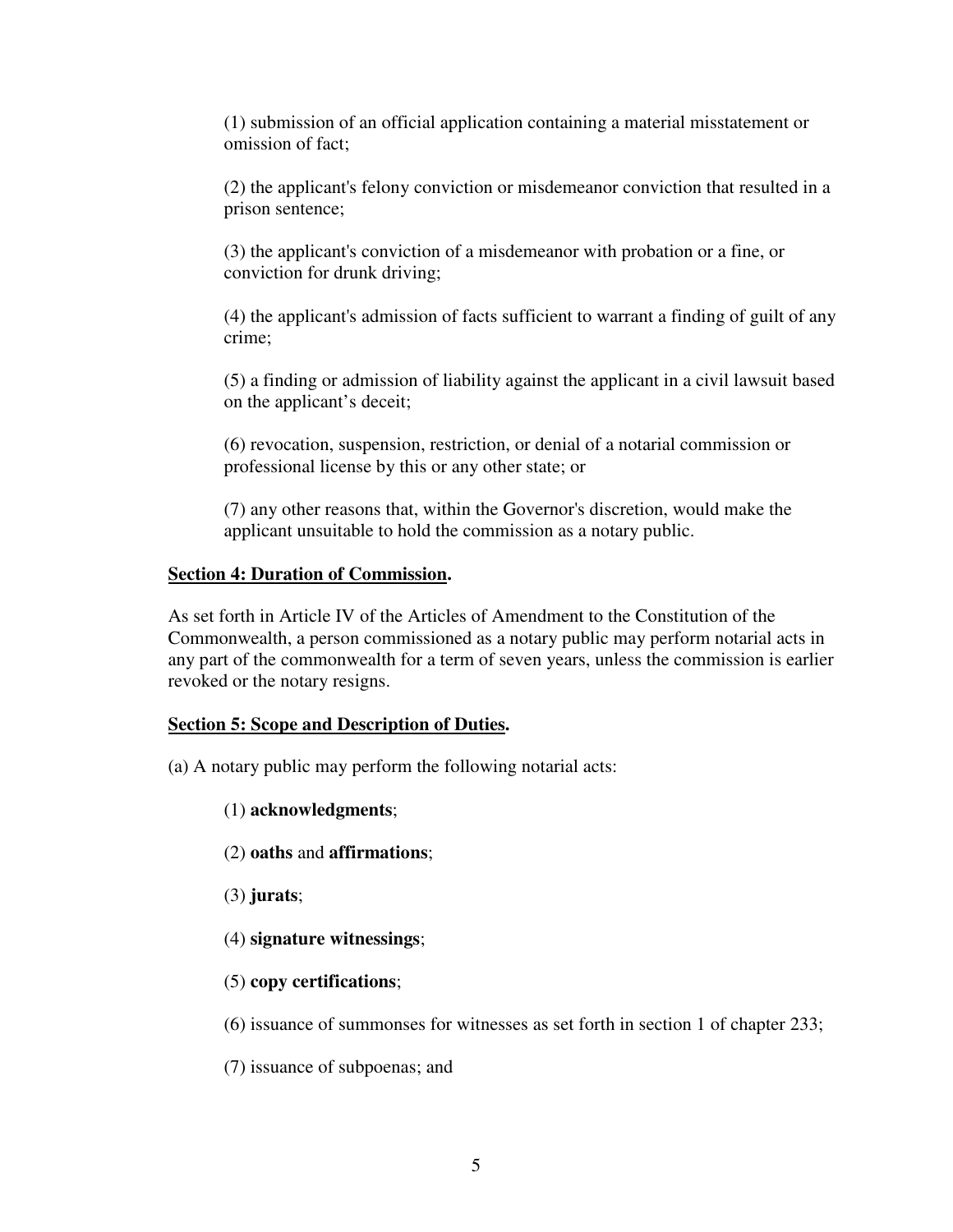(8) witness the opening of a bank safe, vault, or box as set forth in section 32 of chapter 167.

(b) In completing a notarial act, a notary shall sign his or her name exactly as it appears on the notary's commission.

(c) A notary shall keep an official notarial seal or stamp that is the exclusive property of the notary, which may not be used by any other person.

(1) A notary public shall obtain a new seal or stamp if the notary public renews his or her commission, receives a new commission, or changes his or her name.

(2) The notarial seal or stamp shall include: the notary public's name exactly as indicated on the commission; the words "notary public," "Commonwealth of Massachusetts" or "Massachusetts", and "my commission expires on [commission expiration date]" or "commission expires on [commission expiration date]" or "commission expires [commission expiration date]"; and a facsimile of the great seal of the Commonwealth of Massachusetts.

(3) Each new notarial seal that uses ink shall, after the date of this Executive Order, use black ink.

(4) A notary public may satisfy the requirements of this section by using a stamp and a seal that together include all of the information required by this section.

(d) A notary shall take the **acknowledgment** of the signature or mark of persons acknowledging for themselves or in any representative capacity by using substantially the following form:

On this \_\_\_\_ day of \_\_\_\_\_\_\_\_\_\_, 20\_, before me, the undersigned notary public, personally appeared \_\_\_\_\_\_\_\_\_\_\_\_\_\_\_\_\_\_\_\_\_\_\_\_\_\_\_\_\_ (name of document signer), proved to me through satisfactory evidence of identification, which were \_\_\_\_\_\_\_\_\_\_\_\_\_\_\_\_\_\_\_\_\_\_\_, to be the person whose name is signed on the preceding or attached document, and acknowledged to me that (he) (she) signed it voluntarily for its stated purpose.

| (as partner for          | , a partnership) |
|--------------------------|------------------|
| (as<br><b>for</b>        | , a corporation) |
| (as attorney in fact for | , the principal) |
| (as<br>tor               | $(a)$ (the)      |

\_\_\_\_\_\_\_\_\_\_\_\_\_\_\_\_\_ (official signature and seal of notary)

(e) A notary shall use a **jurat** certificate in substantially the following form in notarizing a signature or mark on an affidavit or other sworn or affirmed written declaration: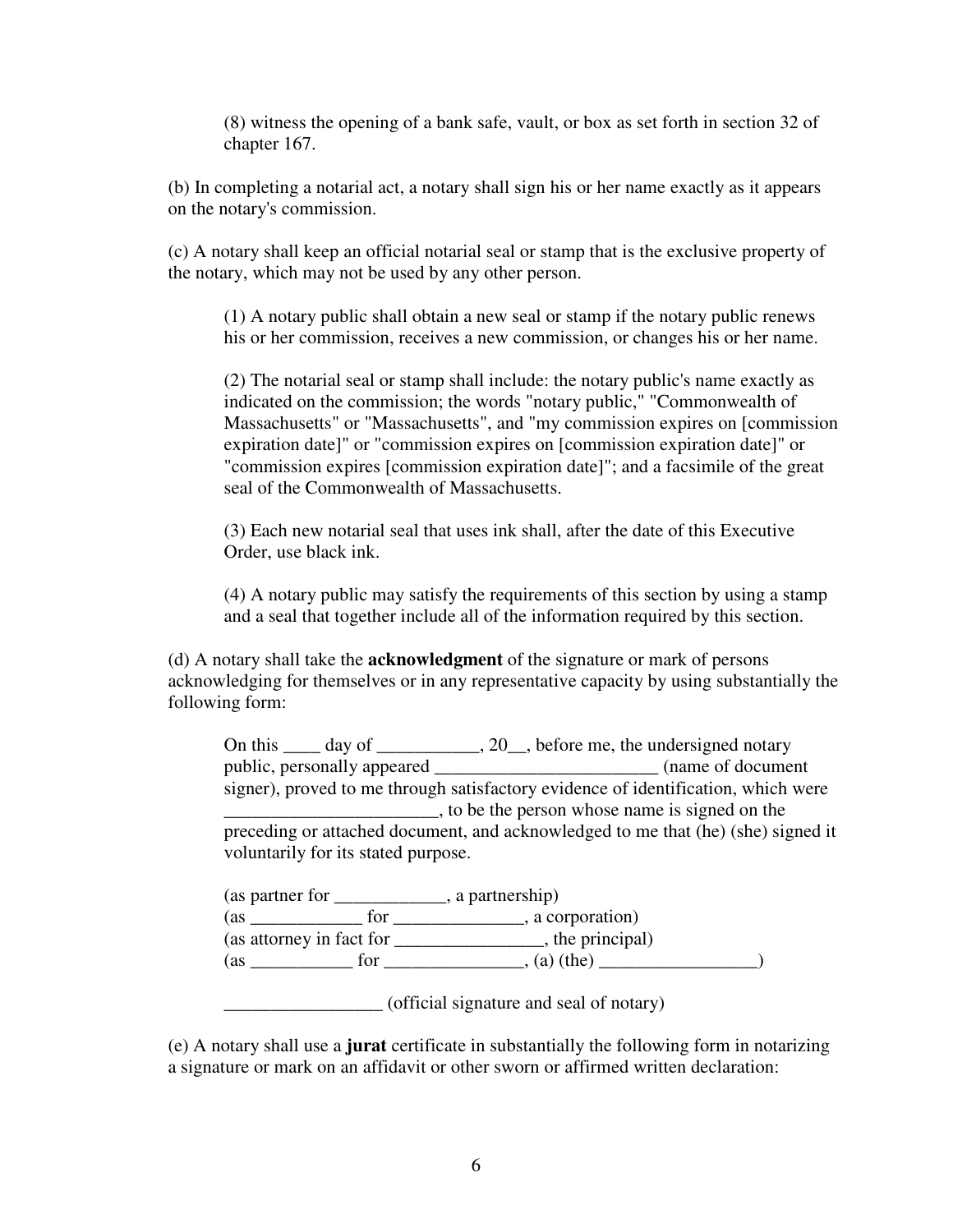On this \_\_\_\_ day of \_\_\_\_\_\_\_\_\_, 20\_, before me, the undersigned notary public, personally appeared \_\_\_\_\_\_\_\_\_\_\_\_\_\_\_\_\_\_\_\_\_\_\_\_ (name of document signer), proved to me through satisfactory evidence of identification, which were \_\_\_\_\_\_\_\_\_\_\_\_\_\_\_\_\_\_\_\_\_\_\_, to be the person who signed the preceding or attached document in my presence, and who swore or affirmed to me that the contents of the document are truthful and accurate to the best of (his) (her) knowledge and belief.

\_\_\_\_\_\_\_\_\_\_\_\_\_\_\_\_\_ (official signature and seal of notary)

(f) A notary shall **witness a signature** in substantially the following form in notarizing a signature or mark to confirm that it was affixed in the notary's presence without administration of an oath or affirmation:

On this \_\_\_\_ day of \_\_\_\_\_\_\_\_\_\_, 20\_, before me, the undersigned notary public, personally appeared \_\_\_\_\_\_\_\_\_\_\_\_\_\_\_\_\_\_\_\_\_\_\_\_ (name of document signer), proved to me through satisfactory evidence of identification, which were \_\_\_\_\_\_\_\_\_\_\_\_\_\_\_\_\_\_\_\_\_\_\_, to be the person whose name is signed on the preceding or attached document in my presence.

\_\_\_\_\_\_\_\_\_\_\_\_\_\_\_\_\_ (official signature and seal of notary)

(g) A notary shall **certify a copy** by using substantially the following form:

On this  $\_\_\_\_$  day of  $\_\_\_\_\_\_$ ,  $20\_\_\_\_$  I certify that the (preceding) (following) (attached) document is a true, exact, complete, and unaltered copy made by me of \_\_\_\_\_\_\_\_\_\_\_\_\_\_\_\_\_\_ (description of the document), presented to me by

\_\_\_\_\_\_\_\_\_\_\_\_\_\_\_\_\_ (official signature and seal of notary)

\_\_\_\_\_\_\_\_\_\_\_\_\_\_\_\_\_\_\_\_\_\_.

(h) A notary public may certify the affixation of a signature by mark on a document presented for notarization if:

(1) the principal affixes the mark in the presence of the notary public and of 2 witnesses unaffected by the document;

(2) both witnesses sign their own names beside the mark;

(3) the notary writes below the mark: "Mark affixed by (name of signer by mark) in the presence of (names and addresses of witnesses) and undersigned notary pursuant to Executive Order No. 455; and

(4) the notary public notarizes the signature by mark through an **acknowledgment**, **jurat**, or **signature witnessing**.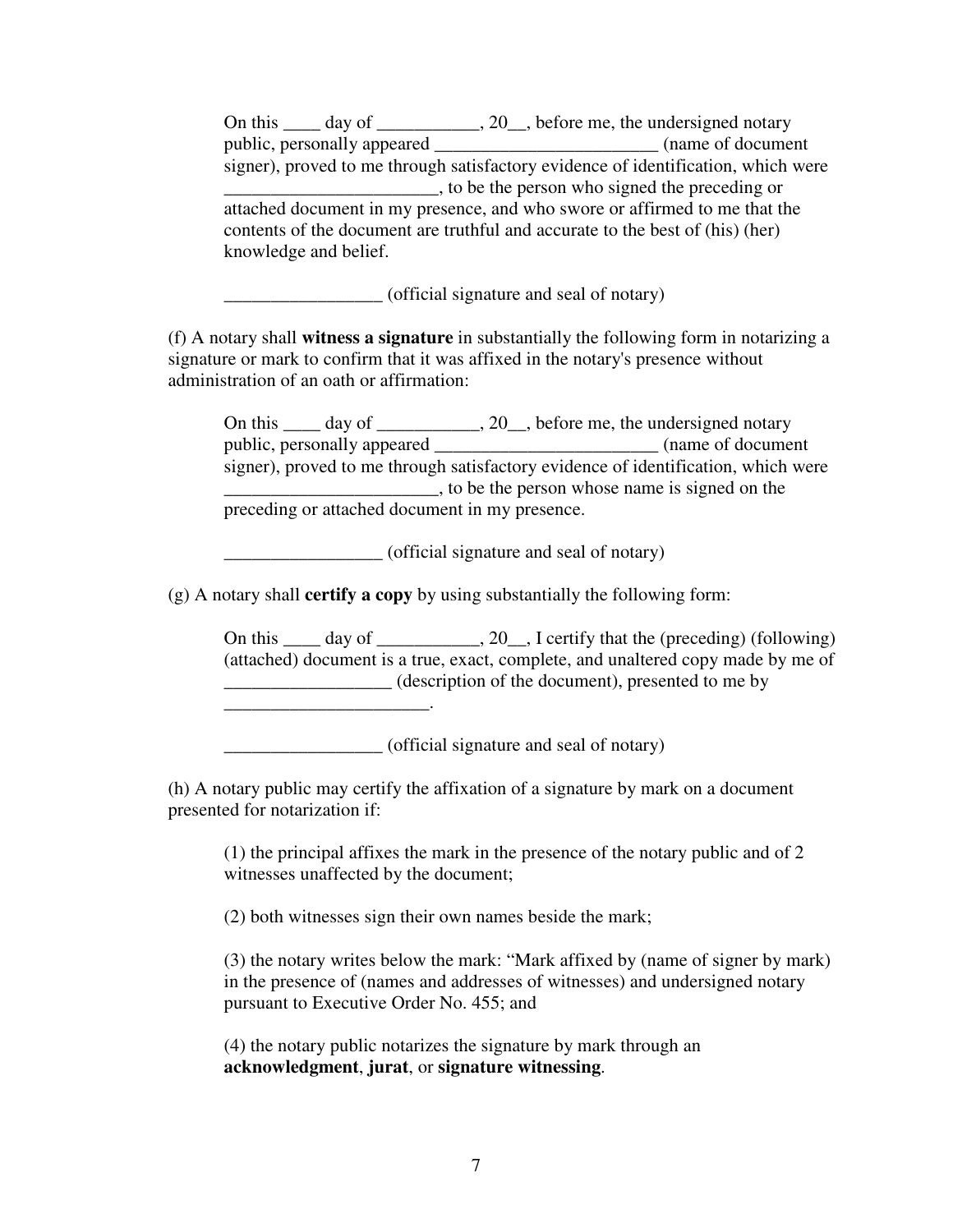(i) The notary public may sign the name of a principal who is physically unable to sign or make a mark on a document presented for notarization if:

(1) the principal directs the notary to do so in the presence of 2 witnesses who are unaffected by the document;

(2) the principal does not have a demeanor that causes the notary public to have a compelling doubt about whether the principal knows the consequences of the transaction requiring the notarial act;

(3) in the notary public's judgment, the principal is acting of his or her own free will;

(4) the notary public signs the principal's name in the presence of the principal and the witnesses;

(5) both witnesses sign their own names beside the signature;

(6) the notary public writes below the signature: "Signature affixed by notary public in the presence of (names and addresses of principal and 2 witnesses)"; and

(7) the notary public notarizes the signature through an **acknowledgment**, **jurat**, or **signature witnessing**.

(j) This section does not require a notary public to use the forms set forth above if the form of an acknowledgment, jurat, signature witnessing, or copy certification is required or allowed by the provisions of any court rule or court forms; a Massachusetts General Law, including but not limited to, chapter 183, section 42 or the forms set forth in the appendix thereto, or chapter 192, section 2; any Federal statute; or any regulation adopted pursuant to any such Massachusetts or Federal statute.

(k) This section does not require a notary public to use the forms set forth above if the form of acknowledgment, jurat, signature witnessing, or copy certification if a document contains an alternative form from another State if the document is to be filed or recorded in, or governed by the laws of, that other State.

(l) This section does not require a notary public to use the forms set forth above if the form of acknowledgment, jurat, signature witnessing, or copy certification appears on a printed form that contains an express prohibition against altering that form.

# **Section 6: Prohibited Acts.**

(a) A notary public shall not perform a notarial act if:

(1) the principal is not in the notary's presence at the time of notarization;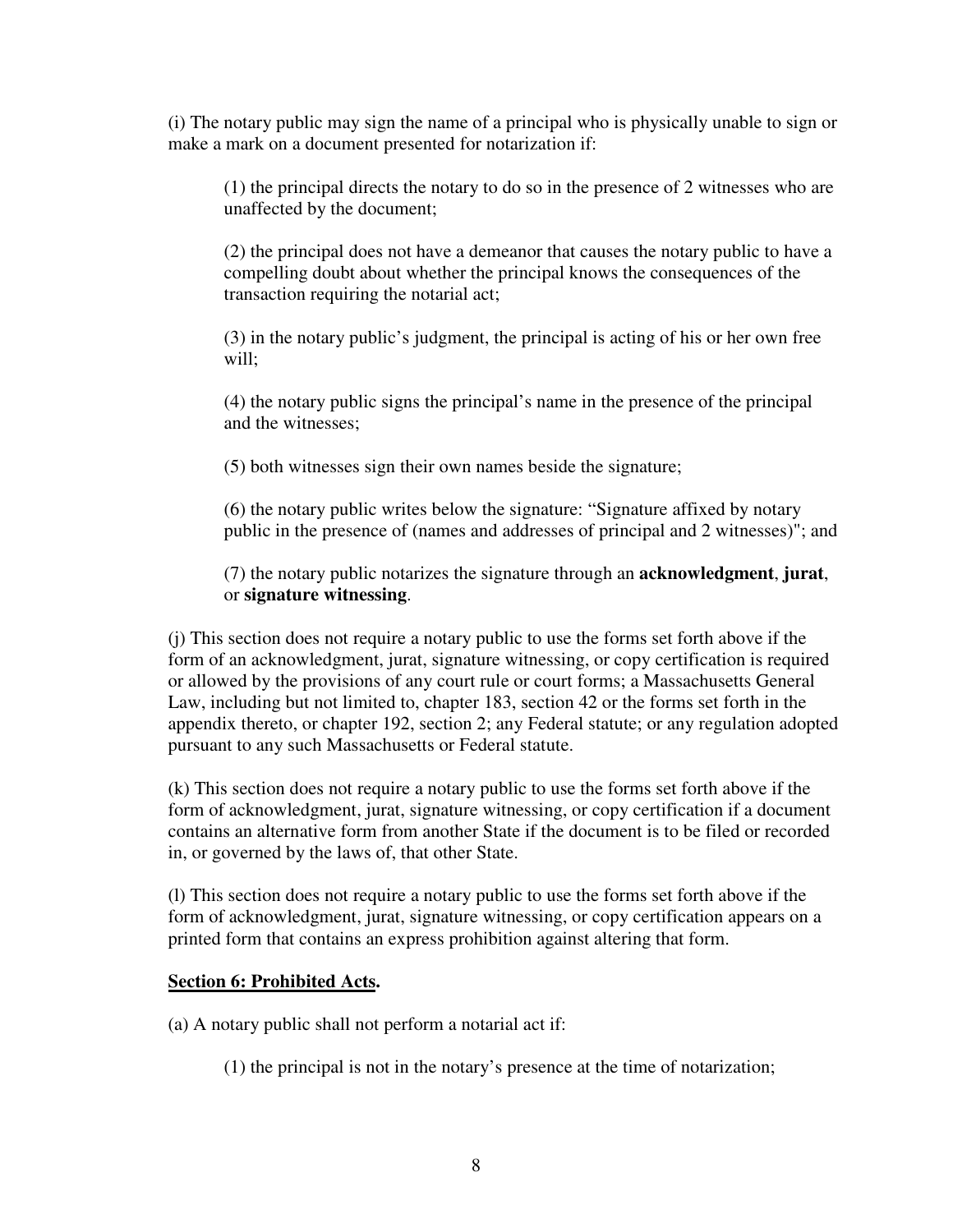(2) the principal is not identified by the notary through **satisfactory evidence of identity**;

(3) the principal has a demeanor that causes the notary public to have a compelling doubt about whether the principal knows the consequences of the transaction or document requiring the notarial act;

(4) in the notary public's judgment, the principal is not acting of his or her own free will;

(5) the notary public is a party to or is named in the document that is to be notarized, except that a notary public may notarize a document if the notary public is named in the document for the sole purpose of receiving notices relating to the document and except that a notary public who is licensed as an attorney in the Commonwealth of Massachusetts and is named as an executor, trustee or in any fiduciary capacity in a document or employees of such attorney may perform notarial acts concerning such document;

(6) the notary public will receive as a direct result of the notarial act any commission, fee, advantage, right, title, interest, cash, property, or other consideration exceeding in value the fees set forth in section 41 of chapter 262 of the General Laws or has any financial interest in the subject matter of the document. For example, this section shall not preclude a notary public who is licensed as an attorney in the Commonwealth of Massachusetts or any employee of such attorney from notarial acts concerning any document where the attorney receives a legal fee for professional legal services rendered in connection with such document.

(7) the notary public is a spouse, domestic partner, parent, guardian, child, or sibling of the principal, including in-law, step, or half relatives, except where such persons witness a will or other legal document prepared by the notary public who is an attorney licensed in the Commonwealth of Massachusetts.

(b) A notary public shall not refuse to perform a notarial act solely based on the principal's race, advanced age, gender, sexual orientation, religion, national origin, health, disability, or status as a non-client or non-customer of the notary public or the notary public's employer.

(c) A notary public shall not influence a person either to enter into or avoid a transaction involving a notarial act by the notary public, except that the notary public may provide advise relating to that transaction if section 9(b) applies.

(d) A notary public shall not execute a certificate containing information known or believed by the notary public to be false.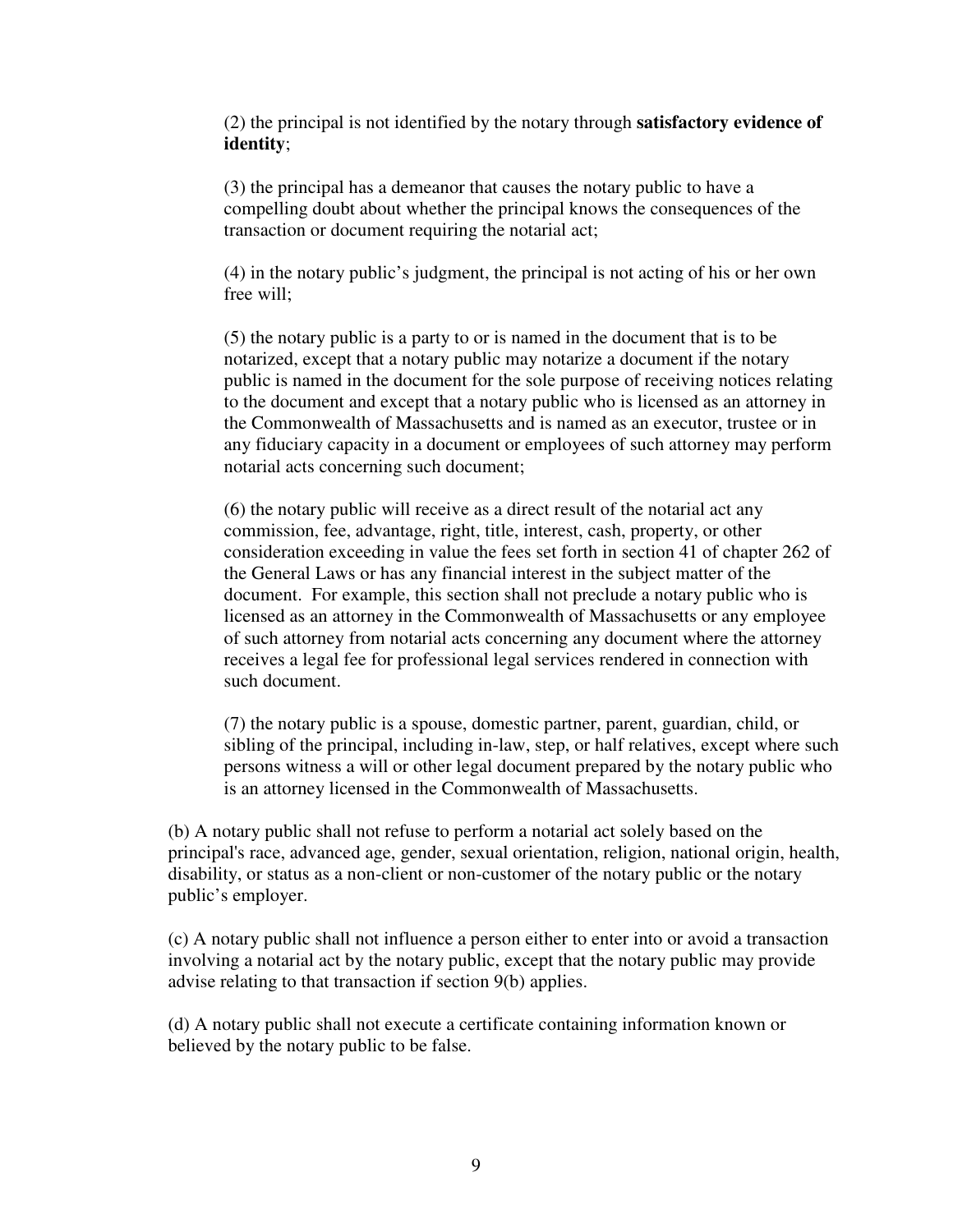(e) A notary public shall not affix an official signature or seal on a notarial certificate that is incomplete.

(f) A notary public shall not provide or send a signed or sealed notarial certificate to another person with the understanding that it will be completed or attached to a document outside of the notary public's presence.

(1) In connection with a commercial, non-consumer transaction, a notary public may deliver a signed, sealed, or signed and sealed notarial certificate to an attorney with the understanding that: (i) the attorney will attach the certificate to a document outside of the notary's presence; (ii) the attorney will hold such notarial certificate in escrow; and (iii) the attorney informs the notary public that the attorney will obtain the approval of the principal, or principals, involved before attaching the certificate to the document.

(g) A notary public shall not notarize a signature on a blank or incomplete document, except as provided in  $6(f)(1)$  above

(h) A notary public shall not perform any official act with the intent to deceive or defraud.

(i) A notary public shall not claim to have powers, qualifications, rights, or privileges that the office of notary public does not provide, including the power to counsel on immigration matters.

(j) A notary public shall not use the term "notario" or "notario publico" or any equivalent non-English term in any business card, advertisement, notice, or sign.

# **Section 7: Limitations of Discretion.**

A notary shall perform any notarial act described in this executive order for any person requesting such an act who tenders the fee set forth in section 41 of chapter 262 of the General Laws unless:

(a) the notary public knows or has good reason to believe that the notarial act or the associated transaction is unlawful;

(b) the principal has a demeanor that causes the notary public to have a compelling doubt about whether the principal knows the consequences of the transaction or document requiring the notarial act;

(c) the act is prohibited by this executive order or other applicable law; or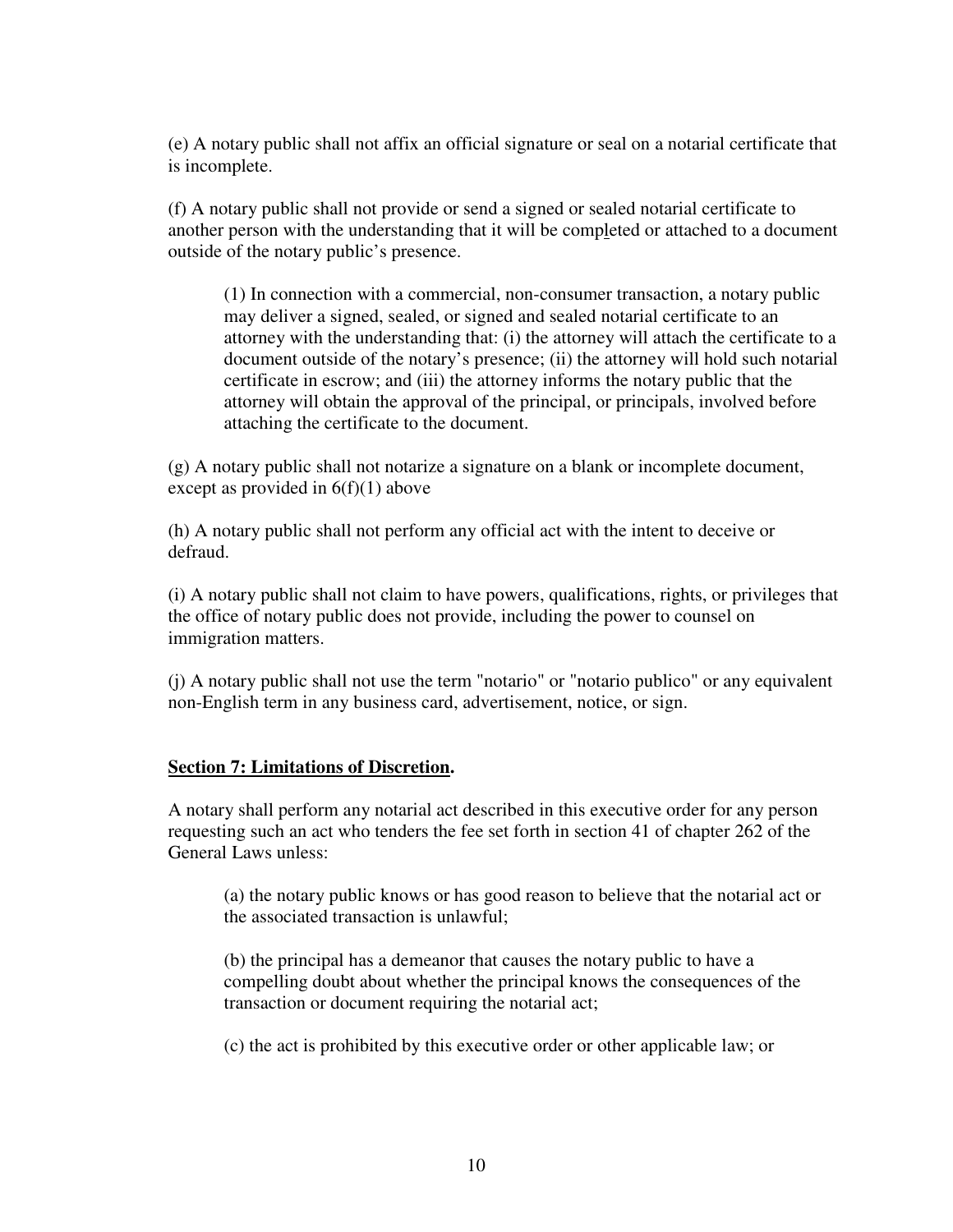(d) the number of notarial acts requested practicably precludes completion of all acts at once, in which case the notary public shall arrange for later completion of the remaining acts.

# **Section 8: Underlying Document.**

(a) A notary public has neither the duty nor the authority to investigate, ascertain, or attest to the lawfulness, propriety, accuracy, or truthfulness of a document or transaction involving a notarial act.

(b) Failure of a document to contain the forms of acknowledgment, jurat, signature witnessing, or copy certification, or otherwise to comply with the requirements set forth in this Executive Order shall not have any effect on the validity of the underlying document.

(c) Failure of a document to contain the forms of acknowledgment, jurat, signature witnessing, or copy certification set forth in this Executive Order should not be the basis of refusal to accept the document for filing, recordation, registration, or acceptance by a third party.

# **Section 9: Prohibition Against the Unauthorized Practice of Law.**

(a) A non-attorney notary public shall not assist a non-attorney in drafting, completing, selecting, or understanding a document or transaction requiring a notarial act, rendering legal advice, or otherwise engage in the practice of law.

(b) This section does not preclude a notary public who is duly qualified, trained, or experienced in a particular industry or professional field from selecting, drafting, completing, or advising on a document or certificate related to a matter within that industry or field.

(c) A notary public who is not an attorney licensed to practice law in Massachusetts, or who is not directly supervised by an attorney, shall not conduct a real estate closing and shall not act as a real estate closing agent. A notary public who is employed by a lender may notarize a document in conjunction with the closing of his or her employer's real estate loans.

# **Section 10: Advertising Disclaimer Required.**

A non-attorney notary public who advertises notarial services in a language other than English shall include in the advertisement, notice, letterhead, or sign the following, prominently displayed in the same language the statement: "I am not an attorney and have no authority to give advice on immigration or other legal matters."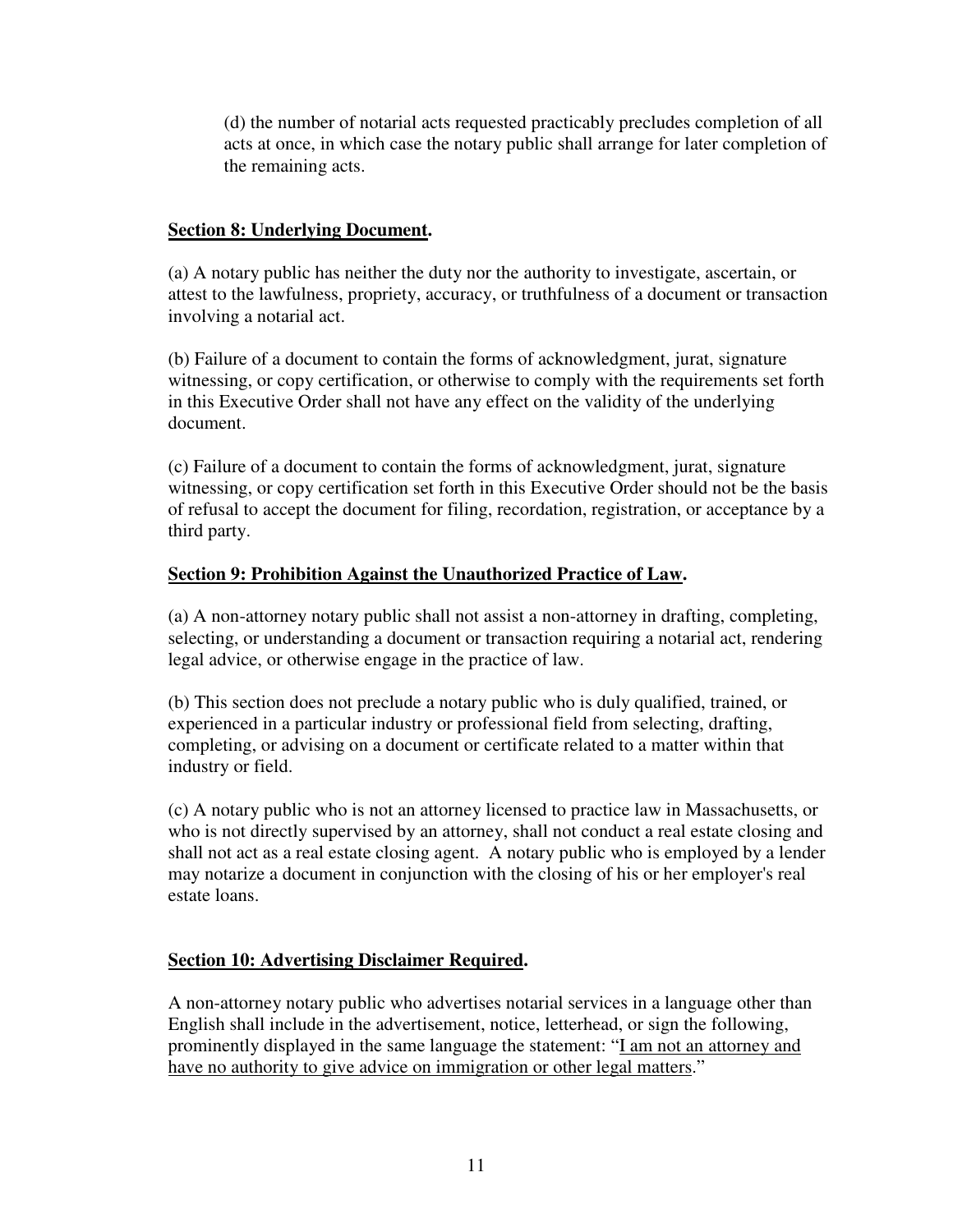# **Section 11: Official Journal.**

(a) A notary shall keep, maintain, protect, and provide for lawful inspection a chronological official **journal of notarial acts** that is a permanently bound book with numbered pages, except as otherwise provided in this section.

(b) A notary public shall keep no more than one active journal at the same time.

(c) For every notarial act except for the issuance of summons or subpoenas, or the administration of an oral oath, the notary public shall record in the journal at the time of the notarization the following:

(1) the date and time of the notarial act, proceeding, or transaction;

(2) the type of notarial act;

(3) the type, title, or a description of the document, transaction, or proceeding. If multiple documents are signed by the same principal in the course of a transaction or during a single date (i.e. real estate closings, mortgage discharges, state laboratory drug analysis certificates, etc.), a single journal entry shall be sufficient;

(4) the signature, printed name, and address of each principal and witness;

(a) If a principal or witness tells the notary that he or she is a battered person, the notary shall make a note in the journal that the person's address shall not to be subject to public inspection.

(5) description of the **satisfactory evidence of identity** of each person including:

(a) a notation of the type of identification document, the issuing agency, its serial or identification number, and its date of issuance or expiration;

> (i) If the identification number on the document is the person's Social Security number, instead of including the number, write in the words "Social Security number" or the acronym "SSN";

or

(b) a notation if the notary identified the individual on the oath or affirmation of a credible witness or based on the notary's personal knowledge of the individual;

(6) the fee, if any, charged for the notarial act; and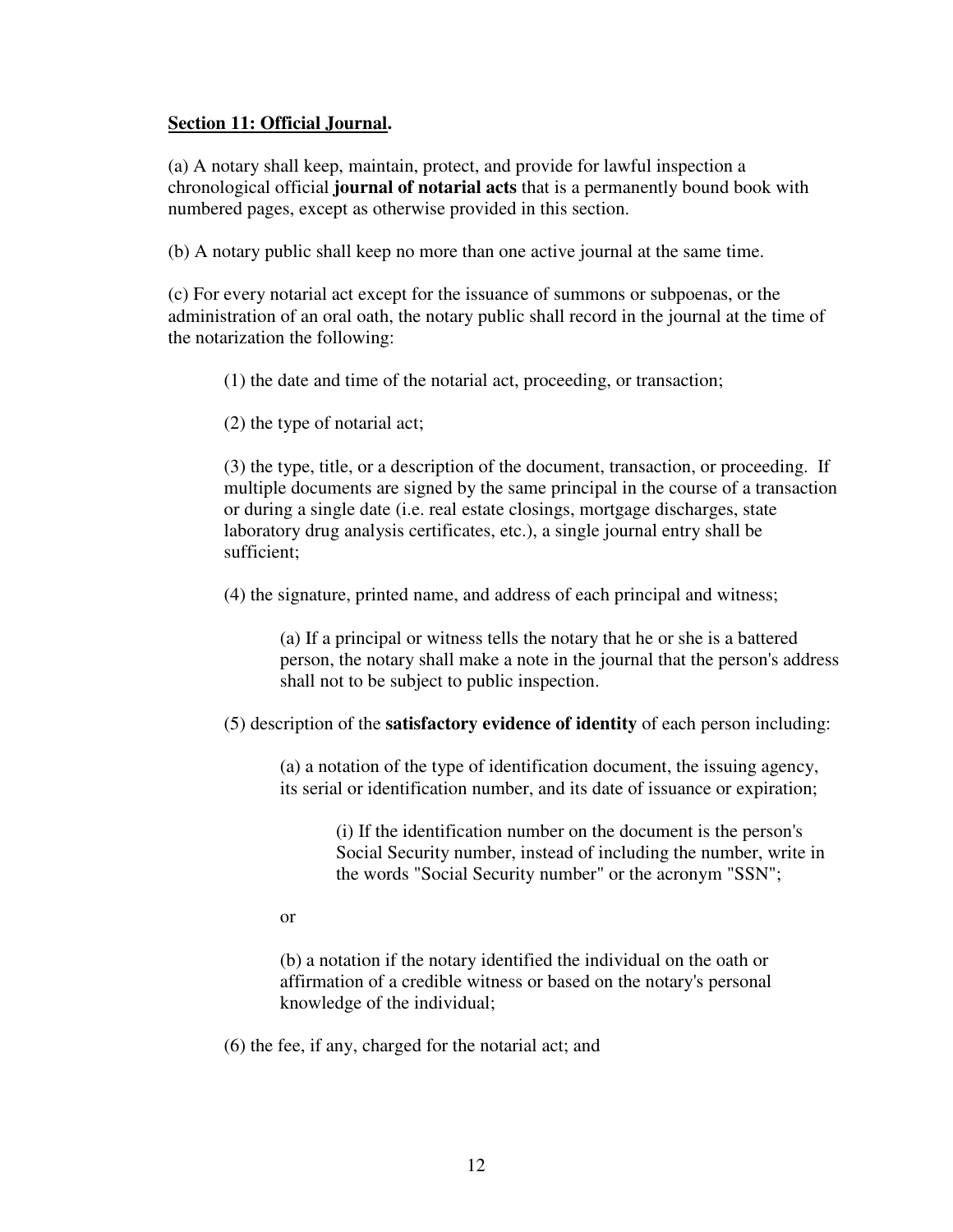(7) the address where the notarization was performed.

(d) A notary public shall not record a Social Security or credit card number in the journal.

(e) A notary public shall record in the journal the circumstances for not completing a notarial act.

(f) A journal shall be recommended as the best practice, but not required, for a notary public who is an attorney licensed to practice law in the Commonwealth of Massachusetts or employed by such attorney. This Executive Order shall not be construed in any way to impair or infringe in any way on the attorney-client privilege or the attorney work product doctrine.

# **Section 12: Inspection of the Official Journal.**

(a) The journal may be examined without restriction by a law enforcement officer in the course of an official investigation, subpoenaed by court order, or surrendered at the direction of the Governor's Office. Nothing in this section shall prevent a notary public from seeking appropriate judicial protective orders.

(b) A notary public shall safeguard the journal and all other notarial records and surrender or destroy them only by rule of law, by court order, or at the direction of the Governor's Office.

(c) When not in use, the journal shall be kept in a secure area under the exclusive control of the notary public, and shall not be used by any other notary nor surrendered to an employer upon termination of employment.

# **Section 13: Duties at the End of the Commission.**

When a notary commission expires, is resigned, or is revoked, the notary shall:

(a) as soon as reasonably practicable, destroy or deface all notary seals and stamps so that they may not be used; and

(b) retain the notarial journal and records for seven years after the date of expiration, resignation, or revocation.

# **Section 14: Change of Name or Address.**

Within 10 days after the change of a notary public's residence, business, mailing address, or name, the notary shall send to the Office of the Secretary of State a signed notice of the change, giving both the old and new information.